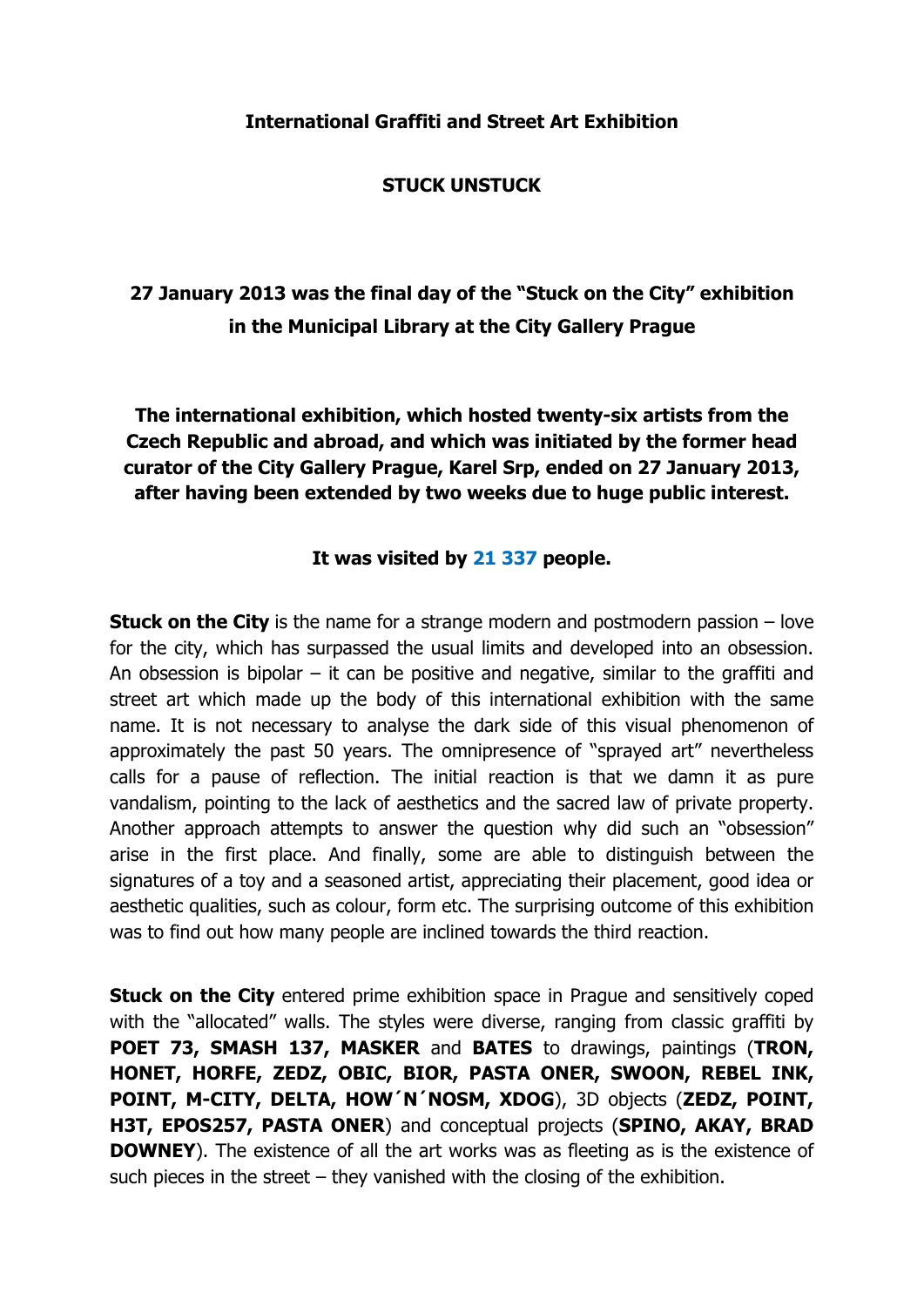**Stuck on the City,** understandably, could not have limited itself to the "white box". Art works were also on display at Tesnov and other sites in Prague, mostly on legal walls painted by **POINT, PASTA ONER, XDOG, TRON, ESCIF, HONET, HOW´N´NOSM** and **ZEDZ**. More information and complete photographic documentation is in the exhibition catalogue which was launched when the winner of the **BEST PIECE** competition, **PASTA ONER,** was announced.

**Stuck on the City** was accompanied by a series of events and a varied programme that provided an opportunity for the artists and for art enthusiasts from the Czech Republic and abroad to share their views on topics such as ecology and the role of woman in graffiti scene, among others. Detailed information is available in the catalogue and on the websites **mestemposedli.cz** and **taktum.cz**.

**Stuck on the City** was produced in cooperation with the City Gallery Prague, **Taktum** agency, **Trafacka** civic association and **The Chemistry Gallery**. The exhibition was held under the auspices of the Mayor of the City of Prague, MUDr. Bohuslav Svoboda. The accompanying programme was supported by the Councillor of the City of Prague, Alexandra Udženija.

**Stuck on the City** was initiated by Karel Srp and created by a small production team:

#### **Radek Wohlmuth, curator**

"Apart from the fact that we have managed to uphold our reputation, breaking the local taboo against showing street art and graffiti in galleries, which marked a new milestone for this artistic style, it made me happy to see the unflagging interest the exhibition aroused in people of all generations. Personally, I am glad that our exhibition could host enough pieces from the legends of European and international street art and graffiti, such as **SWOON, HORFE, DELTA, HONET** or **SMASH137** – in the setting to which they belong in the first place – the streets of Prague."

# **Jan Kaláb, Klára Voskovcová,** co-authors of the exhibition concept

"Making art in situ, i.e. the fact that various artists from different countries of the world met in the Municipal Library and basically improvised, complementing one another, and even set out into the streets, is what makes people coming from the street art and graffiti scene so different. This is the moment, which made Stuck on the City such a lively, although slightly risky event. It was risky because improvisation does not usually enter the gallery on such scale and under such concept. The artists who participated in Stuck on the City all coped with the challenge presented to them in the form of a white wall in their own way  $-$  and I think that with a surprisingly good result." (KV)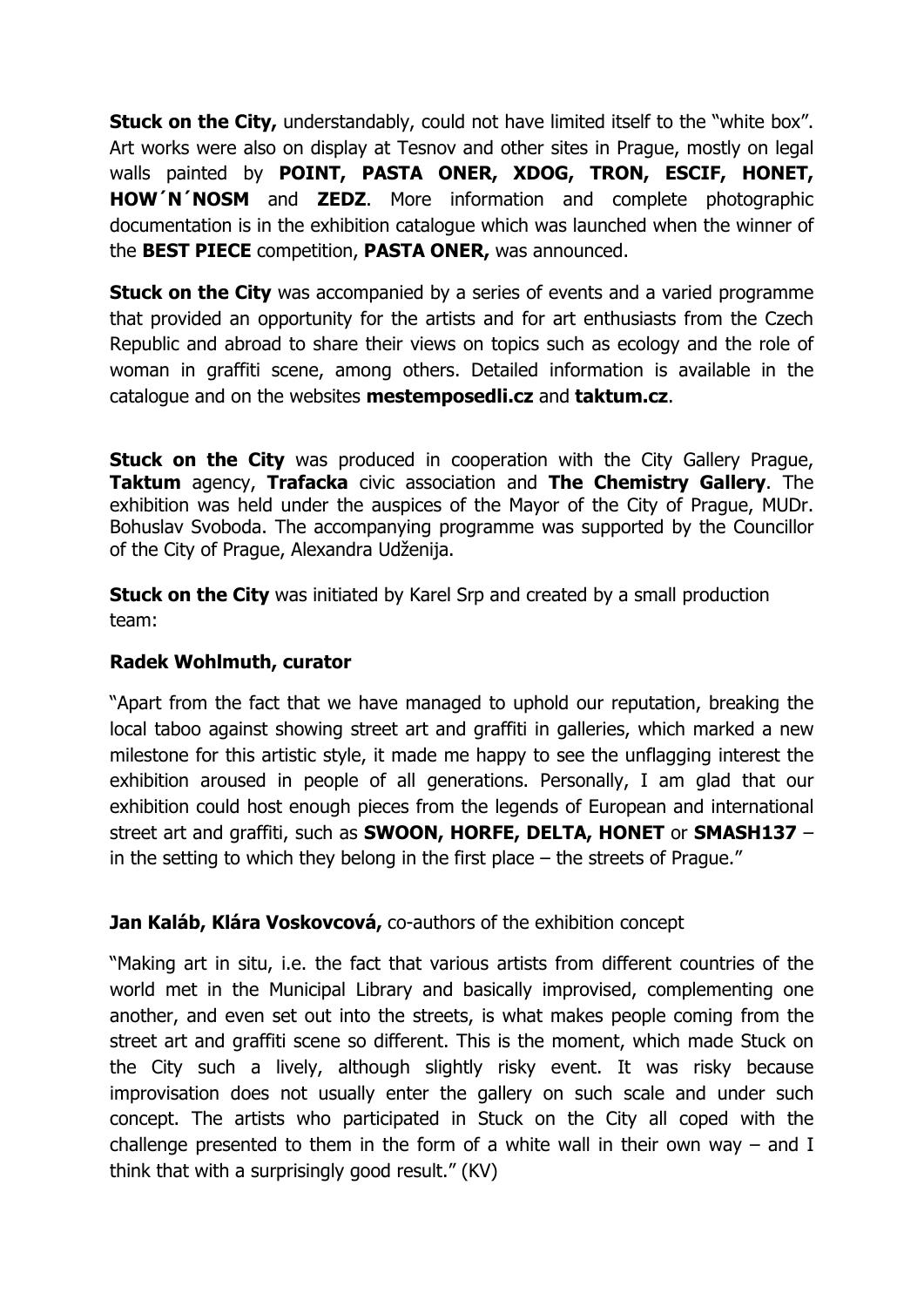# **Vladana Rýdlová**, producer, Taktum

"The work on the exhibition and accompanying programme was a challenge for all and the hard work on the project itself has toughened me up, both professionally and personally. We have passed a long period of discussions, fought many battles in relevant and irrelevant places and looked for optimal legal sites in the city which has not yet clarified its stance on graffiti. After all, it was a success and we had a recordbreaking number of visitors. We have made it. Thanks go to all who were on board with us."

# **Blanka Čermáková**, co-producer, Trafacka

"Preparing the exhibition with the accompanying programmes and watching the writers during their collective painting act in the Municipal Library gave me, and judged by the results of the exhibition also the visitors, a huge energy boost. After the NAMES festival it was another euphoric experience which I hope to repeat in the future. Thanks go to all artists for having travelled short and long distances, to the visitors for having had good fun in great numbers and to all my colleagues, including those from the City Gallery Prague, without whom this would not have been possible."

#### **Lucie Haškovcová**, author of the workshops for children, City Gallery Prague

 "The fact that the exhibition provoked a huge interest among schools and in the young generation is a great signal. Palled by the virtual reality and information overflow, they are slowly starting to prefer the "real" reality  $-$  they want to be in contact with the art works, in the terrain, to actively communicate with art, which corresponds to the growing interest in visual arts. This quality study of a representative selection of artists with street art roots had huge educational potential and due to its diversity and visuality was a constant source of inspiration. The impulses from such an exhibition may not only have a positive impact on the creativity of future artists from various fields but the exhibition may also be, due to its experimental character, a subconscious source of creative inspiration for the academia and scholarly fields. **To be productive and meaningful an exhibition should motivate and inspire**."

#### **Petr Hajek**, director of The Chemistry Gallery

"Our collective work on the Stuck on the City project, particularly the accompanying programmes, has shown that it is possible to make large format paintings in the outdoors, even in exposed sites. I believe the fact that the participating artists had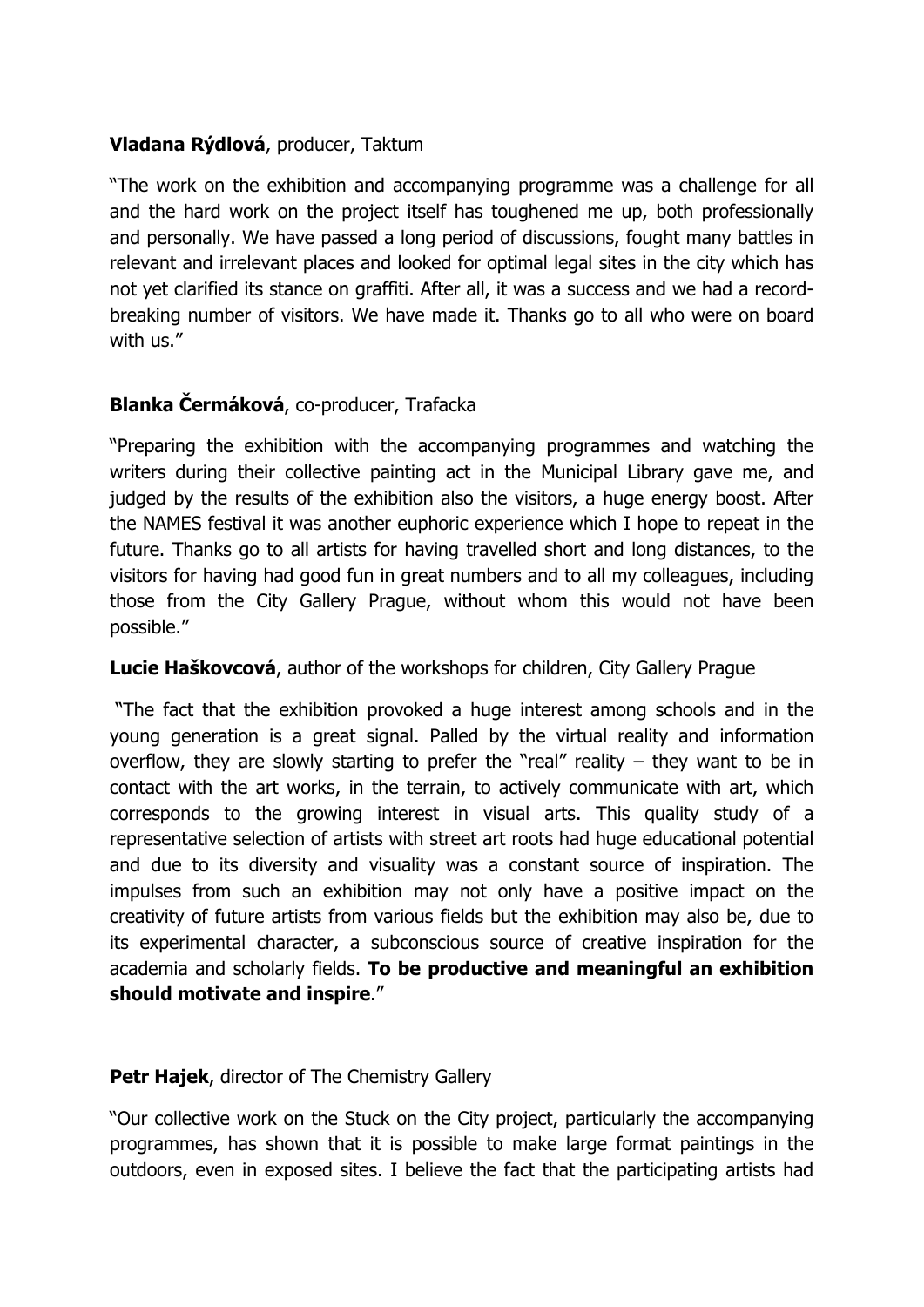an opportunity to demonstrate their skills in their natural environment, the street, was a great dimension of this exhibition. We will continue to acquire sites for making legal outdoor murals, even though the exhibition has ended, so that Prague can be ranked alongside modern cities where art and street art  $-$  wittily fitted to the city context – are visible at every step."

# **THE CATALOGUE**

The bilingual publication (Czech and English), published by Taktum, is the original and only document of the international exhibition **STUCK ON THE CITY**. On one hundred pages and with fifty-two photographs the reader is not only invited to take a look inside the exhibition but it also offers a guided tour of Prague's urban sites hosting unique murals. Twenty-six artists from Europe, the US and, of course, the Czech Republic were quite literally confronted with the walls of the Prague Municipal Library, each treating this pure gallery space with their own style. These respected contemporary artists who originated from the graffiti and street art scene have defended their legendary reputation within this genre which still provokes controversial reactions. Their artist aliases known mostly to the contemporary young generation speak for themselves: **AKAY, BRAD DOWNEY, DELTA, EPOS 257, ESCIF, HONET, HORFE, HOW & NOSM, M-CITY, MASKER, OBIC, PASTA ONER, POET 73, POINT, REBEL INK, SMASH137, SPINO, SWOON, TRON, XDOG, ZEDZ**.

The catalogue, designed by Petr Štěpán (Studio Najbrt), presents more than just a photographic document of the art works created during the first week of October 2012. Complete with text from the exhibition curator Radek Wohlmuth and a full list of art works created both in the gallery and in the street it is also a study of the diverse visual world of contemporary urban art.

**Graphic design:** Petr Štěpán (Studio Najbrt)

**Concept and texts:** Klára Voskovcová, Radek Wohlmuth, Vladana Rýdlová

**Photographs:** Oto Palán, Tomáš Souček, Marta Janušová and others

**Year of Publishing:** 2012

**Number of pages:** 100

**Number of illustrations and supplements**: 52

**Format:** 210 x 280 mm

**Binding:** V4, paperback